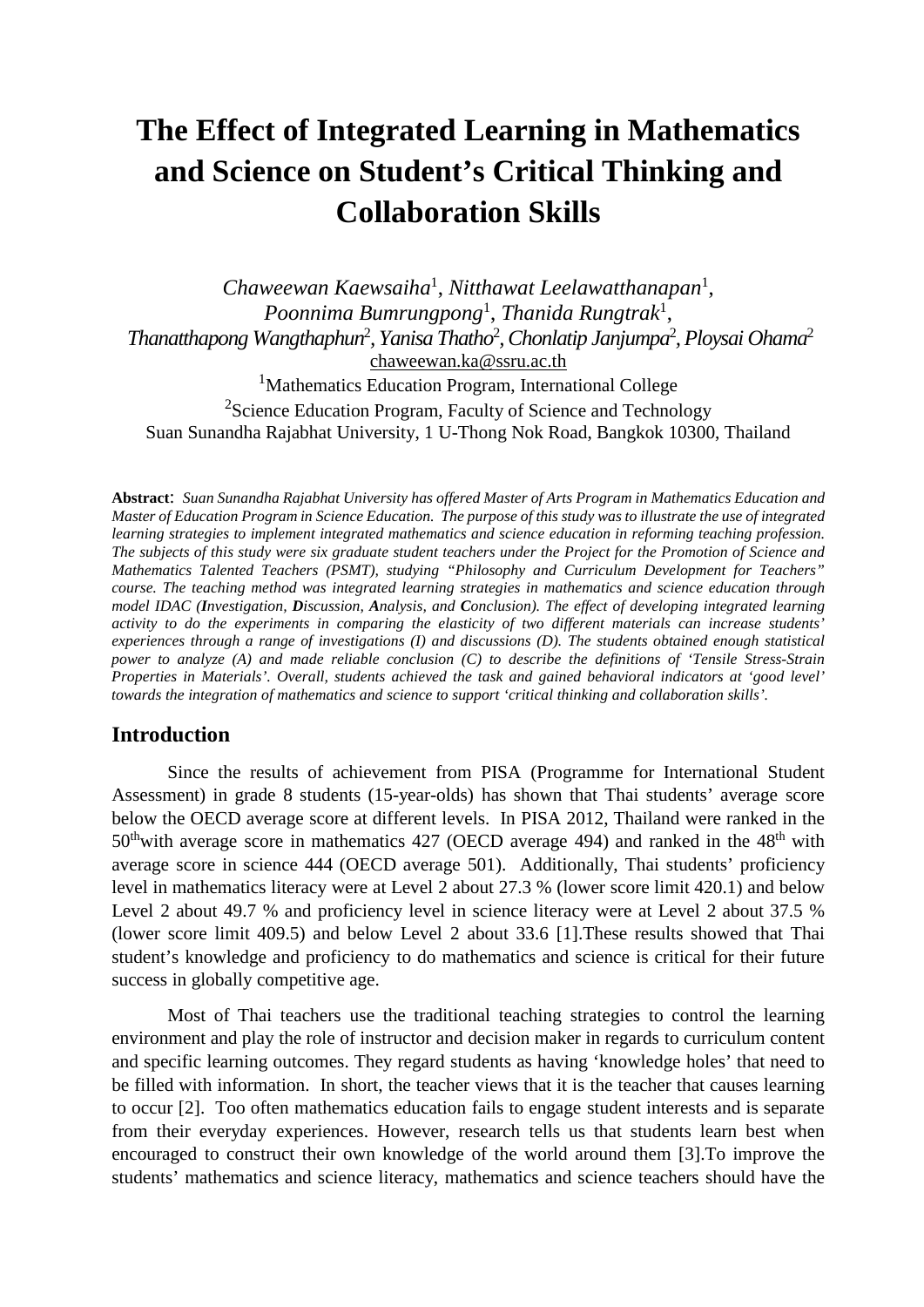freedom to develop strategies that provide students with the opportunity to construct new knowledge and problem-solving skills through the process of defining and optimizing a solution for a real-world authentic problem. Likewise, science teachers should be able to connect the mathematics links to their subject area. Effective use of mathematics in science will strengthen each discipline. Research indicates that using integrated learning provides opportunities for more relevant and more stimulating experiences for learners [4].

#### **Integrated Learning in Mathematics and Science**

The idea to integrate mathematics and science deal with the extent to which teachers use examples, data, and information from a variety of disciplines and cultures to illustrate the key concepts, principles, generalizations, and theories in their subject area or discipline [5].There are different approaches of integration can be used in mathematics and science curriculum such as discipline specific, content, and process skills [6].

#### *Discipline specific Integration*

The discipline specific integration involves the integration of two or more different branches of mathematics or science. For example, discipline specific integration might include content and process skills in algebra (mathematical modeling) and geometry in mathematics and science contexts in physics, chemistry, and biology.

Examples from PISA 2012 that integrate mathematics involve the context of science in 'Sailing Ships' problem as the following [7]:

*Ninety-five percent of world trade is moved by sea, by roughly 50,000 tankers, bulk carriers and container ships. Most of these ships use diesel fuel.*

*Engineers are planning to develop wind power support for ships. Their proposal is to attach kite sails to ships and use the wind's power to help reduce diesel consumption and the fuel's impact on the environment.*

Source: http://www.oecd.org/pisa/pisaproducts/pisa2012-2006-rel-items-maths-ENG.pdf

Berlin & White (1995) have observed that the increased use of mathematical modeling in appropriate applications in science class helped learners to recognize the connections between the two subjects [8]. In the science content areas, an example of a discipline specific integration might involve content and process skills in mathematics.

Examples from PISA 2012 that integrate science involve the mathematical graphic discipline in 'Climate Change' problem as the following [9]:

*The burning of coal, oil and natural gas, as well as deforestation and various agricultural and industrial practices, are altering the composition of the atmosphere and contributing to climate change. …*



*… Bars extending to the right of the center line indicate a heating effect. Bars to the left of the center line indicate a cooling effect. …*

Source: http://www.oecd.org/pisa/38709385.pdf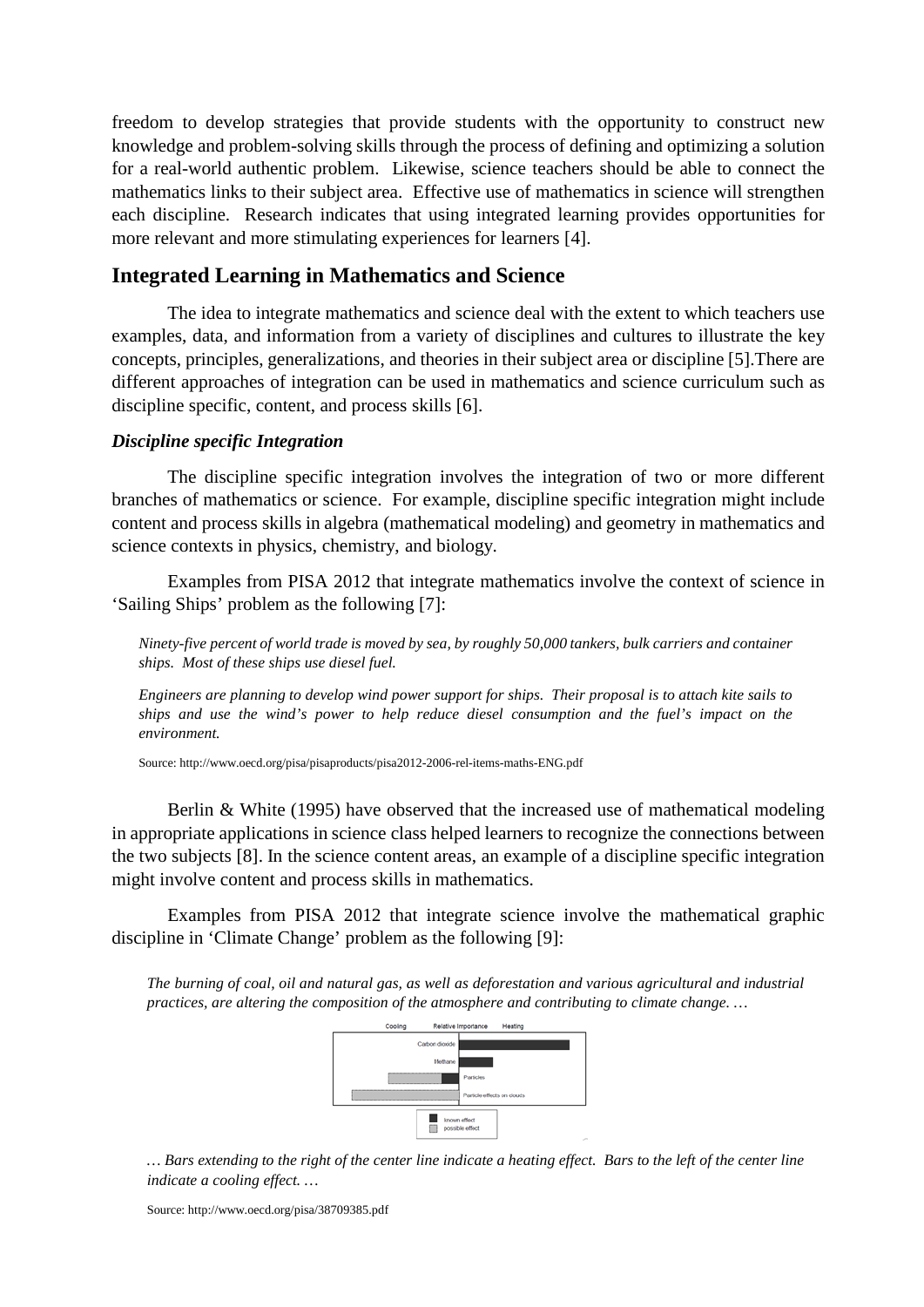#### *Content Integration*

The content integration involves selecting existing curriculum contents from mathematics area and one from science to weave together with objectives from two separate and distinct curricular. For example, suppose that the content for mathematics is 'collecting data' and the science content is 'motions of objects'. Then using the different objects move on the table, the learners record the data, draw graphs, and explain motions of objects in a straight line and in curves, the teacher allows the learners explore the connections between mathematics and science.

#### *Process Skills Integration*

Mathematics enables a learner to acquire skills to analyze various problems or situations, anticipate, plan, make decisions, solve problems and accurately and appropriately apply mathematics in daily life and serve as a tool for learning science, technology and other disciplines. Also, the learning area of science is aimed at enabling learners' link knowledge with processes for investigation and build knowledge through diverse practical work for systematic problem-solving, and for verifiable decision-making based on diverse data and evidences[10]. Through explanation of hypothesis and ideas, they make connections between problem-solving goals and the processes to achieve those goals [11]. Some of mathematical process skills and basic science process skills are shown in the following table [10]:

| Mathematical process skills | Basic science process skills |
|-----------------------------|------------------------------|
| - Problem Solving           | - Observation                |
| - Connection                | - Classification             |
| - Reasoning and Proof       | - Measurement                |
| - Communication             | - Conclusion                 |
| - Representation            | - Prediction                 |
|                             | - Communication              |
|                             |                              |

# **Collaborative Learning**

Cooperative learning is a social process involving joint intellectual effort by learners or learners and teachers. Groups of students work together in investigation for understanding, meaning, and solutions or in creating a product.

In collaborative learning the feedback from peers or other team members are bound up with the success of the task. Individual learners assist others in solving problems and achieving their goals and everyone is expected to share credit for good ideas with others, and acknowledge others' skill experience, creativity, and contributions. Additionally, working with others includes process and interpersonal skills to support working cooperatively with others to achieve shared objectives, work cooperatively and have regard for others.

Working with graph – interpreting, creating, and employing, is an essential skill in learning sciences, especially in physics where relationships need to be derived. In this study, the content integration and process skills integration between mathematics and sciences were applied in topic of studying 'Tensile Stress-Strain Properties in Materials' between two different materials in order to encourage mathematics and science student teachers to contextualize the topic with respect to their existing knowledge and experience.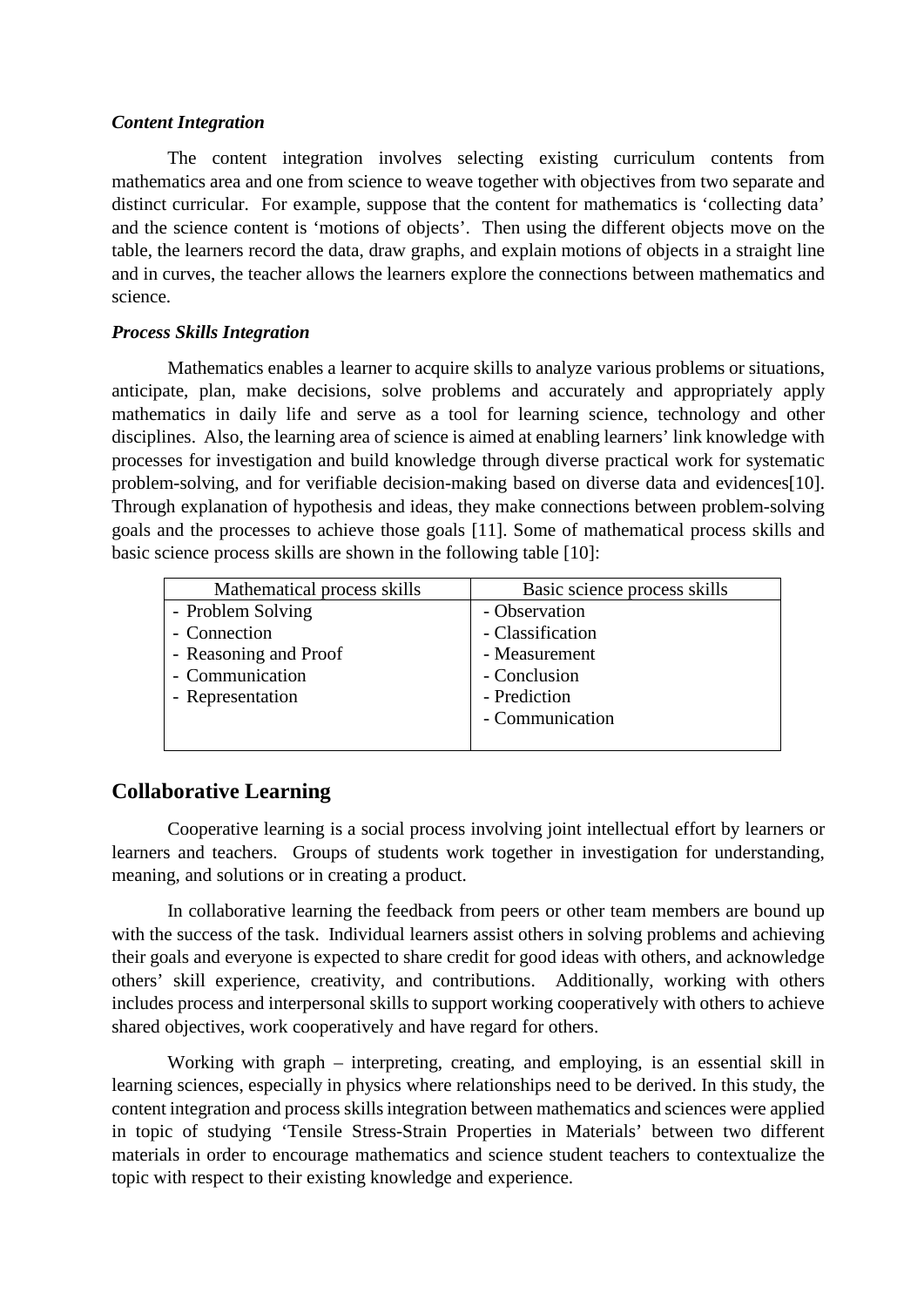# **Method**

#### *Design*

This study applied integrated learning mathematics and science as an activity allows teachers to focus on main concepts and process skills that are connected or interrelated between mathematics and science through model IDAC (**I**nvestigation, **D**iscussion, **A**nalysis, and **Conclusion**) as shown in the following figure:

#### *Instruments*

1. Experiment activities for using IDAC model on topic 'Tensile Stress-Strain Properties in Materials'



**Figure 2.** The IDAC model

2. Self-assessment details on achieving the task and building the collaboration skills

#### *Background and Specific Objectives*

When designing structures such as bridges, structural engineers choose the materials by anticipating the forces they are expected to experience. Stress  $(\sigma)$  is the applied load divided by the material area. Strain  $(\varepsilon)$  is the elongation or contraction of a material per unit length of the material. According to Hooke's Law ( $\sigma = E\varepsilon$ ) stress is dependent on strain in the material. The Young's modulus or the modulus of elasticity (E) is a constant associated with Hooke's Law and it is a parameter that indicates the stiffness of materials.

The students, upon completion of activities by using IDAC model will be able to

- Investigate the relationship between stress and strain
- Collaboratively develop procedures for testing tensile strength of materials using their existing knowledge
- Graph stress-strain curves for various materials, compare graphs and mechanical properties of materials.
- Analyze mathematical model showing the relationships between stress and strain related to the concept of Hooke's Law and Young's modulus.

# *Participants*

The *participants* of this study were six graduate student teachers taking courses in teaching profession at Suan Sunandha Rajabhat University, network center under the Project for the Promotion of Science and Mathematics Talented Teachers--PSMT, supported by the Institute for Promotion of Teaching Science and Technology (IPST) in Thailand. All of students did not receive degree in education during their studies in undergraduate level.

#### *Procedure*

*Activity for engagement*: Before the activities begin, students are presented with very general problem which respect to existing knowledge and experience. In this study the students were asked questions to assess their previous knowledge about the relationships of two quantities by using line graph as shown in the following figure: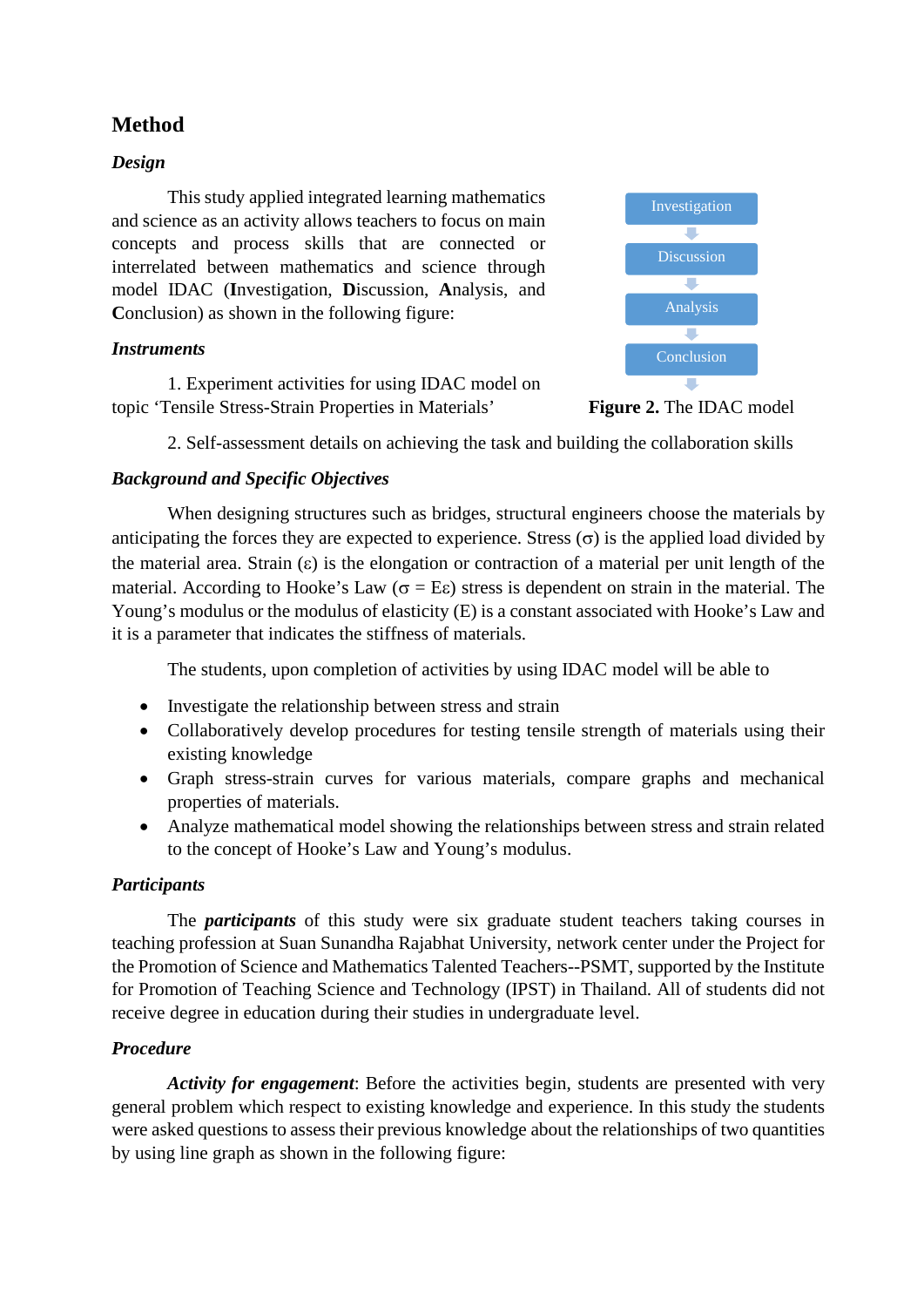

**Figure 3.** Graph of Rabbit and Turtle Racing

- What does the x-axis represent and what does the y-axis represent?
- Which animal ran faster, the rabbit or turtle? How can you know?
- The rabbit was hot and tired and decided to stop and take a nap, how far was rabbit from the starting point?
- The rabbit slept longer than he had thought and woke up, how long did the rabbit sleep?
- Which animal reach to the finish line first?

*Activity for Integrated Learning*: During the instruction, the teacher (as facilitator and researcher) observed students' behavior in doing the experiment using IDAC model on topic 'Tensile Stress-Strain Properties in Materials'. Group of six students (as participants) did the experiment based on the following plan:

1) Obtain materials with different elastic properties (from flexible to nonflexible). Investigate the elasticity of each material.

2) Brainstorm, create procedure to apply the stress to materials and design how to record the stress and change of materials' size.

3) Follow the experiment. Collect data, graph the stress (force) against strain (elongation) for each material.

4) Analyze and interpret graphed results about the relationships between stress-strain graph and elasticity of materials. Create mathematical model showing the relationships between stress and strain.

5) Conclude the results of relationships between the slope of linear portion in a stressstrain graph and the elasticity of materials related to the concept of Hooke's Law and Young's modulus.

*Materials*: 2 types of rubber bands with different elastic properties

*Equipment*: ring stands, ropes, clips, digital weighing balance, 30 cm rulers, empty bottle, water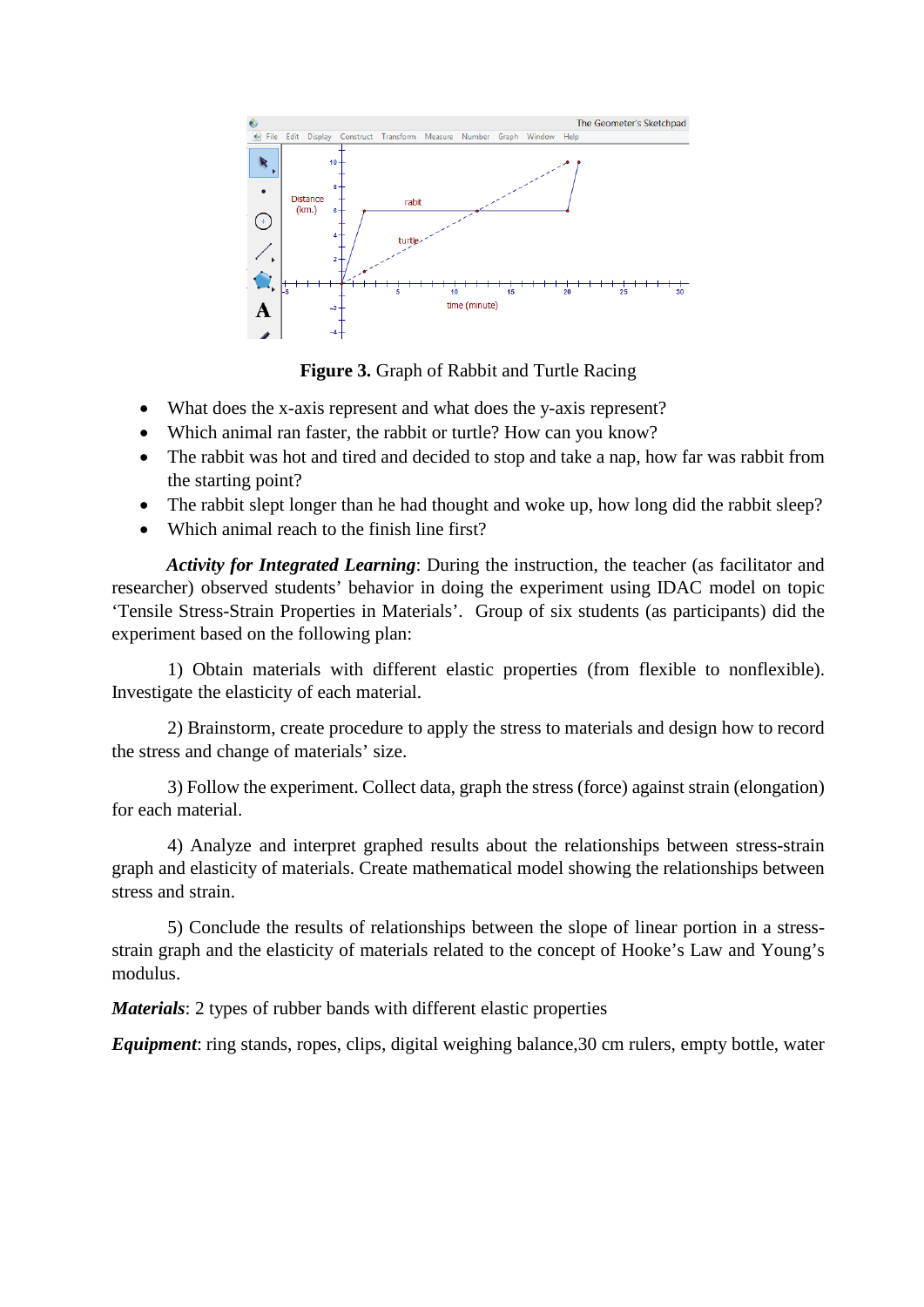

**Figure 4.** Students are doing the experiment using IDAC model on topic

'Tensile Stress-Strain Properties in Materials'.

#### *Learning Activities*:

*Investigation*: Students investigated elastic behavior of two types of bands (flexible and less flexible) and answer teacher's questions:

- What happens when you pull them? What happens when you let them free?
- If you stretch it really hard what might happen? How different between the 2 bands?
- Imagine if rubber band did not stretch and had to be made the exact size.
- Choosing materials of the right stretchiness can be very important but how to test the stretchiness of materials?

*Discussion:* Students brainstormed to create procedure to apply the stress to materials. As some of them had already known about the 'stress-strain graph', the teacher challenged them to use limited in-house equipment just as water bottle and weighing balance. There was discussion between teacher and students or among the students leaded to the results below:

- Stress can be applied to materials by hanging water bottles. The gravity force can be converted to the force that attracted objects using the relation:

$$
\sigma = \frac{F}{A}
$$

where  $\sigma$  is stress, F is force, and A is the cross sectional area of the sample.

- The elongation can be measured be the extension of rubber band's length (∆L). The strain can be calculated by the following formula:

$$
\varepsilon = \frac{\Delta L}{L_0}
$$

where  $L_0$  is the original length of a band, and  $\Delta L$  is the extension of the stretched band.

- Avoid using the ropes because it has own modulus which will interfere the result.

Students shared their ideas how to sketch the graph illustrated the relationships between stress and strain of rubber bands. Students used Microsoft Excel to calculate the stress  $(\sigma)$ , strain (ε) and drawing the stress-strain graph. Once the experiment had finished, the teacher encouraged the students to predict the stress-strain curve of the other bands with less elasticity: below or above stress-strain curve of the first one.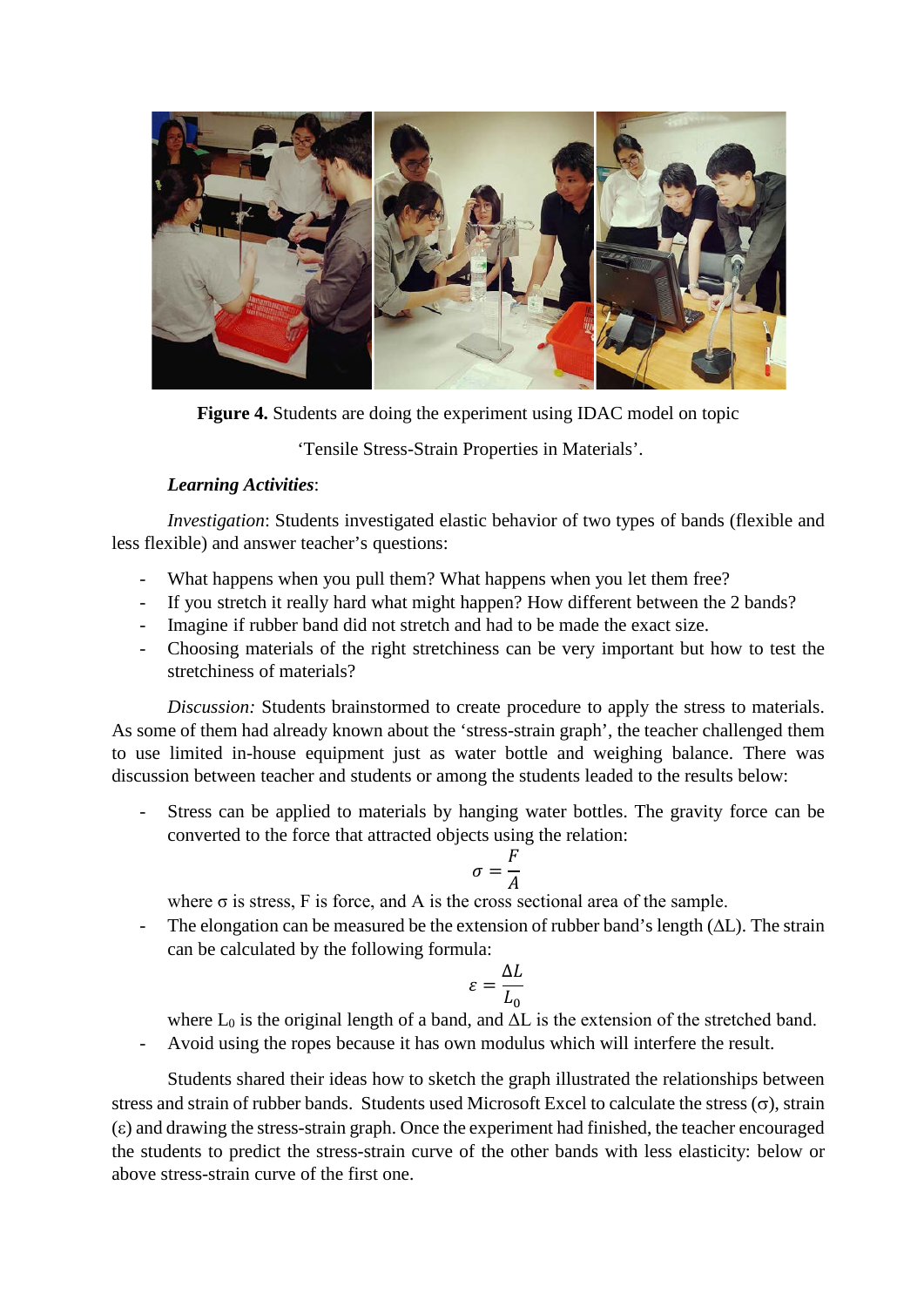

Figure 5. The stress-strain graph of two rubber bands.

*Analysis:* Students analyze and interpret graphed results of two different materials flexible and less flexible - in order to get the concepts of 'Modulus' or 'Elasticity' of materials by formulate the questions. For examples,

- Which materials did you pull harder?
- How far each material has stretched after applying the same amount of force?

*Conclusion*: Students concluded the simple definition of stress and strain as follows: *Stress* is how hard you are pulling. *Strain* is how far the material has stretch and *Elasticity* states how much a material will stretch as a result of a given amount of force. Elasticity of different materials can be compared by comparing the slope of stress-strain graph.

*Consolidating:* Teacher showed the universal testing machine, which used to test the tensile strength and compressive strength of materials. The concept of Hooke's Law and Young's modulus were also introduced to the students. Students searched and compare approximate Young's modulus for various engineering materials like iron steel and concrete. Test out the ideas, how their stress-strain graph look like?

*Evaluation*: After the instruction, the teacher provided students' self-evaluation for integrated learning reflection by rating their task achievement and behavioral indicators.

# **Statistical Analysis**

Analyze the effect of integrated learning mathematics and science by determining the rating of self-assessment for two categories: task achievement (9 indicators) and building the collaboration skills (9 indicators), according to the following scales:

- 4 ----- I do this very well. I am consistent and successful in the integrated learning.
- 3 ----- I am good at this. With some practice I can make it perfect.
- 2 ----- I am getting better, but still need to work on this a bit more.
- 1 ----- I am not particularly good at this integrated learning.

# **Results and Discussion**

Students' self-evaluation for task achieving were above '*good level*' towards the effect of integrated learning mathematics as shown in the following Table: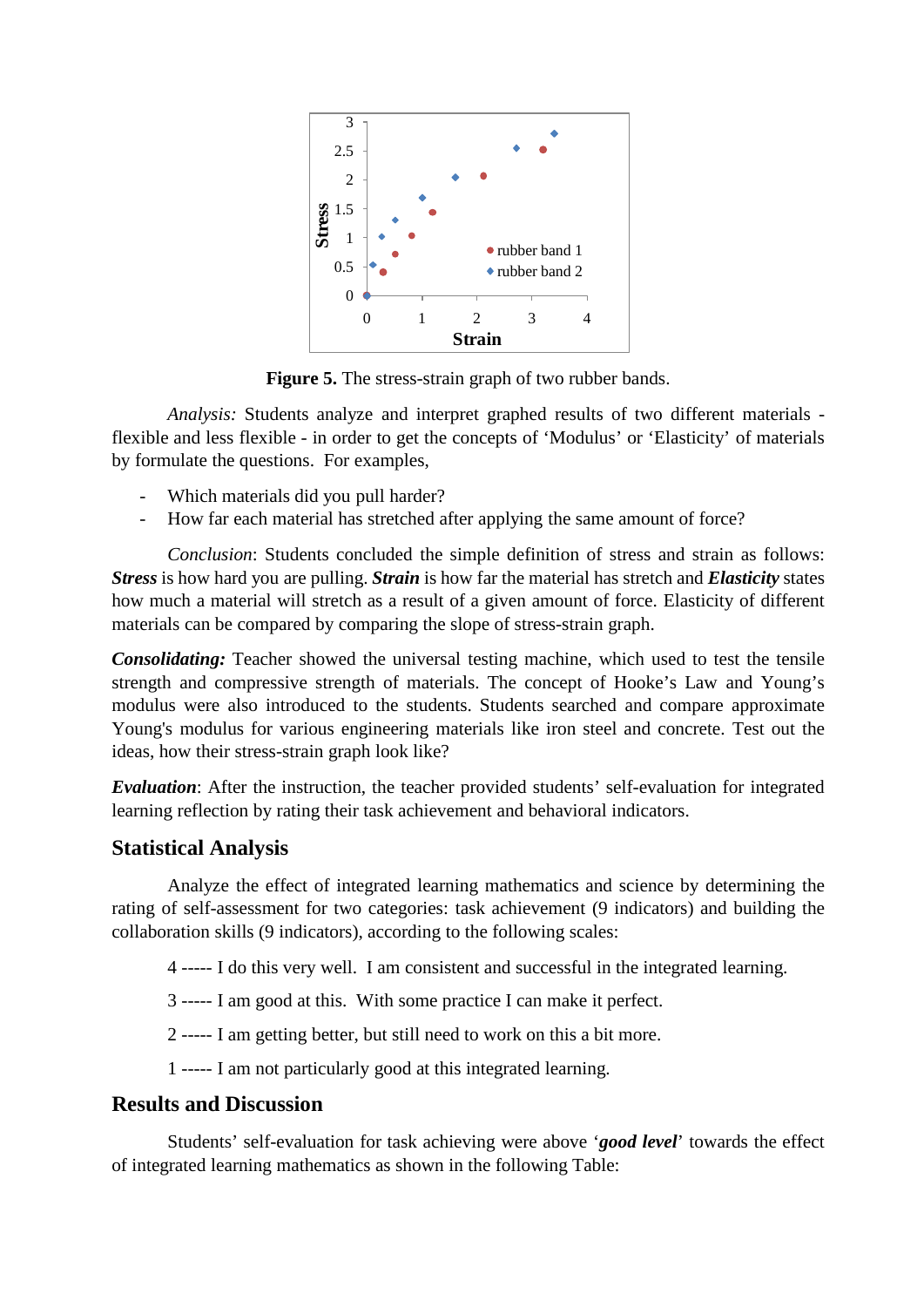| <b>Indicators</b>                                    |   | $M2*$          | $M3*$ | $S1**$ | $S2**$ | $S3**$ |
|------------------------------------------------------|---|----------------|-------|--------|--------|--------|
| 1. Give and seek input from others in identify the   |   |                |       |        |        |        |
| problem.                                             |   | 4              | 4     | 3      | 4      |        |
| 2. Assist others define the context in solving       |   |                |       |        |        |        |
| problems and achieving own goals.                    |   | 4              | 4     | 4      | 4      |        |
| 3. Share information and ideas to enumerate the      |   |                |       |        |        |        |
| choices and the all possible options in doing task.  |   | 3              | 4     | 4      | 4      |        |
| 4. Ask for help in analyzing the options for         |   |                |       |        |        |        |
| achieving goals and solving problems.                |   | 3              | 4     | 3      | 3      |        |
| 5. Check for agreement, and gain commitment to       |   |                |       |        |        |        |
| shared goals.                                        | 3 | 3              | 3     | 3      | 3      |        |
| 6. Notify others of changes or reasons explicitly to |   |                |       |        |        |        |
| problems in a timely manner.                         | 3 | 3              | 4     | 3      | 3      | 3      |
| 7. Make procedural suggestions to encourage          |   |                |       |        |        |        |
| progress towards goals.                              |   | $\overline{4}$ | 4     | 3      | 4      | 3      |
| 8. Check for understanding to connect ideas to       |   |                |       |        |        |        |
| realistic actions.                                   | 3 | 4              | 3     | 3      | 3      |        |
| 9. Conclude with a reflective discussion.            | 4 | 3              | 3     | 3      | 3      | 3      |

#### **Table 1** Results of Students' Self-Evaluation on Task Achievement

Remark: \* M1, M2, M3 represent three math ed. student teachers; \*\* S1, S2, S3 represent three science ed. Student teachers

In Table 1, all of mathematics education student teachers rated at '*very good level*' for indicator 1. This illustrated that they got new experiences in giving and seeking input information from other member, especially basic science process skills.

For students' self-evaluation on building collaboration skills, the rating were above '*good level*' towards the effect of integrated learning mathematics and science on critical and collaboration skills as shown in the following Table:

**Table 2** Results of Students' Self Evaluation on Collaboration Skills

| <b>Indicators</b>                                     | $M1*$ | $M2*$ | $M3*$ | $S1**$         | $S2**$         | $S3**$                      |
|-------------------------------------------------------|-------|-------|-------|----------------|----------------|-----------------------------|
| 1. Give and receive feedback from peers or other      |       |       |       |                |                |                             |
| team members in order to perform the task.            |       | 4     | 4     | 4              |                |                             |
| 2. Share credit for good ideas with others.           | 4     | 3     | 4     | 3              | $\overline{4}$ |                             |
| 3. Acknowledge others' skill, experience, creativity, |       |       |       |                |                |                             |
| and contributions.                                    |       | 4     | 4     | 3              | 4              |                             |
| 4. Listen to and acknowledge the feelings,            |       |       |       |                |                |                             |
| concerns, opinions, and ideas of others.              |       | 4     | 4     | 3              | 4              |                             |
| 5. Expand on the ideas of a peer or team member.      | 4     | 4     | 3     | $\overline{4}$ | 4              | $\mathcal{D}_{\mathcal{L}}$ |
| 6. State personal opinions and areas of               |       |       |       |                |                |                             |
| disagreement tactfully.                               | 3     | 3     | 3     | 3              | 3              |                             |
| 7. Listen patiently to others in conflict situations. | 3     | 3     | 4     | 3              | 3              |                             |
| 8. Define problems in a non-threatening manner.       | 3     | 3     | 4     | 3              | 3              | 3                           |
| 9. Support group decisions even if not in total       |       |       |       |                |                |                             |
| agreement.                                            |       |       | 3     | 3              | 3              |                             |

Remark: \* M1, M2, M3 represent three math ed. student teachers; \*\* S1, S2, S3 represent three science ed. Student teachers

In Table 2, all of mathematics education student teachers rated at '*very good level*' for indicator 1 and indicator 3. This illustrated that they got new experiences in giving and receiving feedback from peers or other team members in order to perform the task, and also acknowledge others' skill, experience, creativity, and contributions.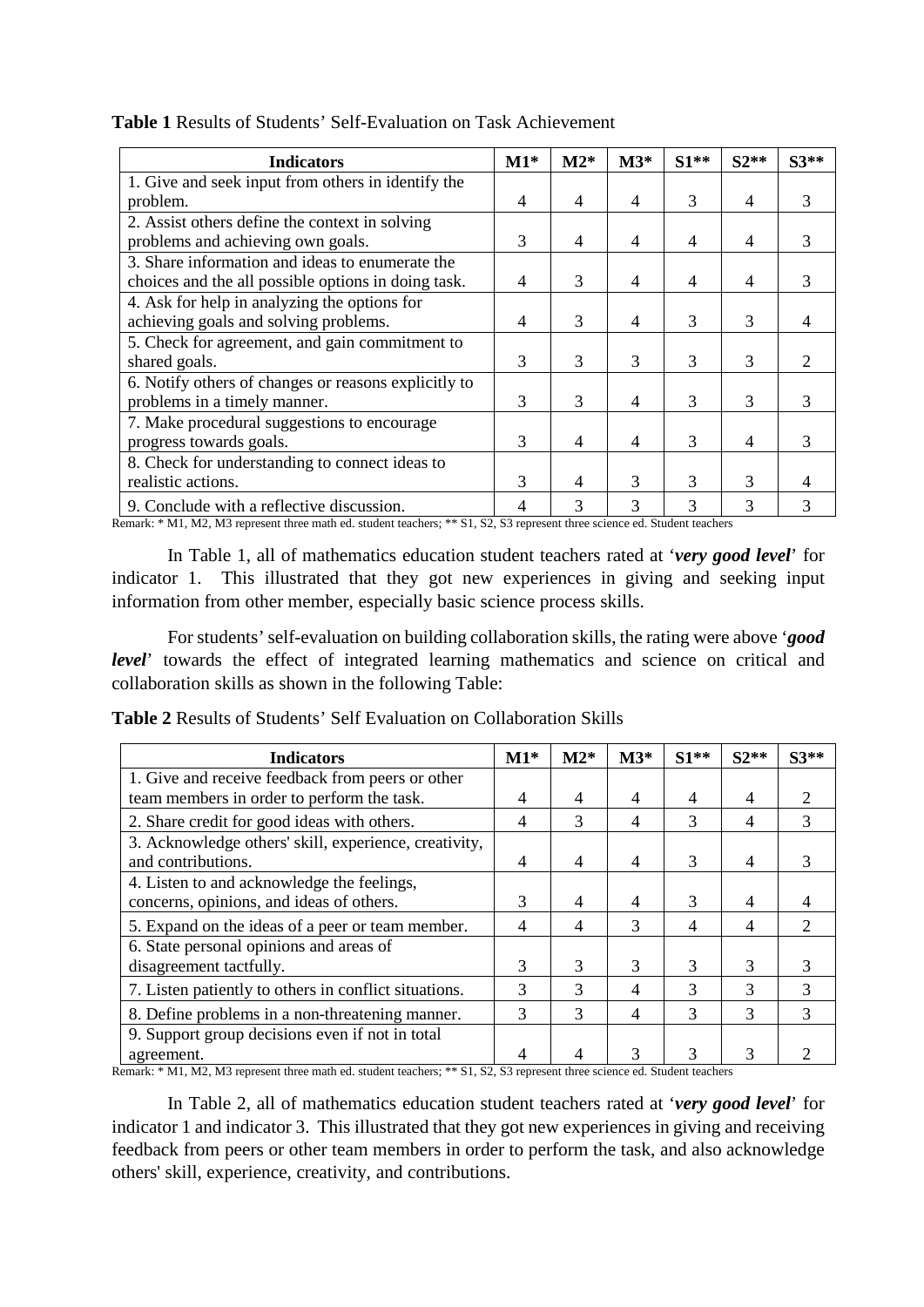During the process of experiment, the students collaborated with each other to solve problems involving relationships among variables and to generate mathematical solutions to complex the real-world problems, created and used an algebraic model of a functional relationship incorporating multiple quantities. Teachers should develop integrated learning plan before implementing this model in classroom that composing of some topics in the following example:

| <b>Support</b>                                              |                                                               |  |  |  |
|-------------------------------------------------------------|---------------------------------------------------------------|--|--|--|
| Teacher collaboration: Mathematics and/or Science           |                                                               |  |  |  |
| Knowledge: Mathematics and/or science                       |                                                               |  |  |  |
| Specialists: Mathematics and/or Science                     |                                                               |  |  |  |
| <b>Professional Development Programs</b>                    |                                                               |  |  |  |
| <b>Curriculum Materials</b>                                 |                                                               |  |  |  |
| <b>Teaching</b>                                             |                                                               |  |  |  |
| <b>Lesson Planning</b>                                      | <b>Classroom Practice</b>                                     |  |  |  |
| Focus on connections                                        | Questioning techniques: before, during, and after lesson<br>٠ |  |  |  |
| Problem-based                                               | Integrated disciplines, contents, and process skills          |  |  |  |
| Student-centered                                            | Justify thinking: critical and creative                       |  |  |  |
| Real world contexts                                         | Cooperative learning                                          |  |  |  |
| STEM approached                                             | Technology-based learning<br>$\bullet$                        |  |  |  |
| Etc.                                                        | Etc.<br>$\bullet$                                             |  |  |  |
| <b>Efficacy</b>                                             |                                                               |  |  |  |
| Mathematics literacy involves in science processes          |                                                               |  |  |  |
| Science literacy involves in mathematics processes          |                                                               |  |  |  |
| Supporting the 21 <sup>st</sup> Century Skills for students |                                                               |  |  |  |
| <b>Learning Resources</b>                                   |                                                               |  |  |  |
| Materials/equipment for activities                          |                                                               |  |  |  |
| Technology resources                                        |                                                               |  |  |  |
| <b>Computer Programs</b>                                    |                                                               |  |  |  |
| Etc.                                                        |                                                               |  |  |  |

# **Conclusion**

Lessons which integrate Mathematics and Science require the content to be contextually based and taught in an integrated learning with mathematics process skills and basic science process skills. As integrated learning embodied many of these process skills, the researchers took inspiration from this approach to create a model specific to the integrated learning of Mathematics and Science: Investigation, Discussion, Analysis, and Conclusion (IDAC). This model was designed with secondary education in mind but can be adopted within a higher education setting, especially student teacher with background non-degree in education. It is based around two characteristics: Critical Thinking resulting in Higher-Order Learning and Collaboration Skills resulting in social communication and creativity; applicable to the 21<sup>st</sup> Century Skills in globally competitive age.

# **Acknowledgement**

We would like to express our special thanks of gratitude to Suan Sunandha Rajabhat University (SSRU) and Institute for Promotion of Teaching Science and Technology (IPST) who gave us the opportunity to do this study.